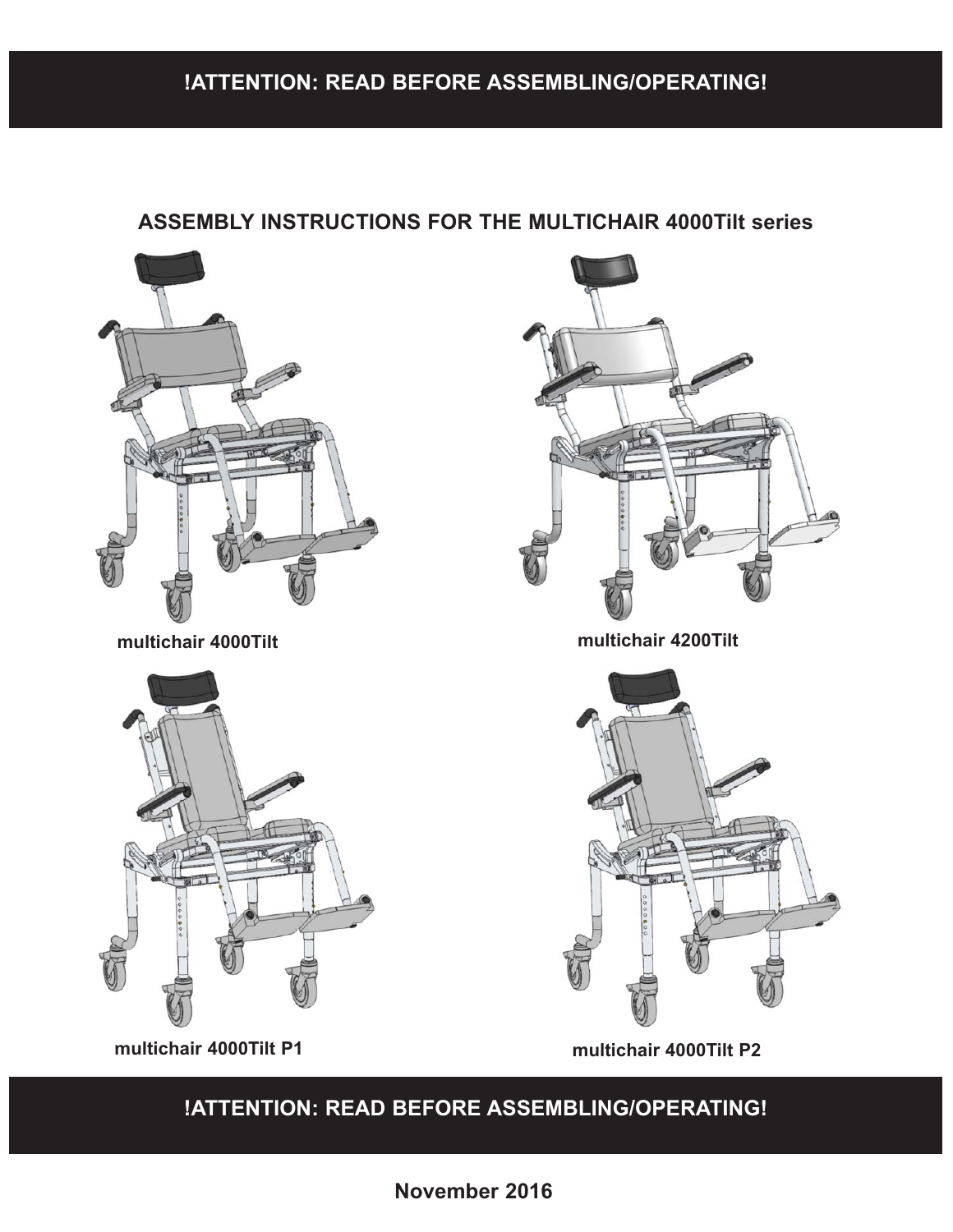## **ASSEMBLY INSTRUCTIONS**

### **!ATTENTION: PLEASE READ!**

Please see LIMITED WARRANTY of these instructions. If the warranty is not acceptable, contact Nuprodx, Inc. for information about returning the chair for a refund (Restocking fees and shipping charges will be applied). This chair is designed and intended for indoor shower and bathroom use. It is not designed for outdoor use and will void the warranty if used in this fashion. If thresholds, shower curbs or barriers are encountered that exceed  $\frac{1}{2}$ " in height, the area in question should be brought within the code for disabled accessibility.



**Figure 1**



**A** The multiCHAIR 4000Tilt, 4200Tilt, 4000Tilt P1 and 4000Tilt P2 all include the tilt system, seat frame & cushion, backrest assembly, fold-back arms, legs and footrests

**B** Unpack all parts from the shipping carton. Remove all tape and/or packing from the chair. Keep shipping materials for future use. Note the location of padding materials and sheet plastic which protects parts of your chair.

**C** Position the rear bent legs so that they points out at a 90 degree angle. Make sure that the legs slide "home" into the socket of the seat frame. Use the included yellow T-handle Allen wrench to securely tighten the bolts located at the corners of the frame (Refer to Figure 1)

**D** Turn the chair right side up and install the backrest assembly. Slide the two backposts into the back of the seat frame and tighten the two socket head cap screws using yellow T-handle Allen wrench (Refer to Figure 2).

**E** The footrests drop into the front corners of the tilt frame. Tighten the two socket head cap screws using yellow T-handle Allen wrench (Refer to Figure 2).

### **FETY PRECAUTIO**

If any of the legs are not fitted correctly into the socket of the seat frame or are not securely tightened there is an extreme risk of the legs dislodging completely from the chair. This could cause serious injury or even death!

### **SAFETY PRECAUTION!**

Both backrest posts must be completely engaged with the seat frame and securely tightened. If they are not fitted correctly, there is a risk of the posts dislodging from the seat frame. This could cause serious injury or even death!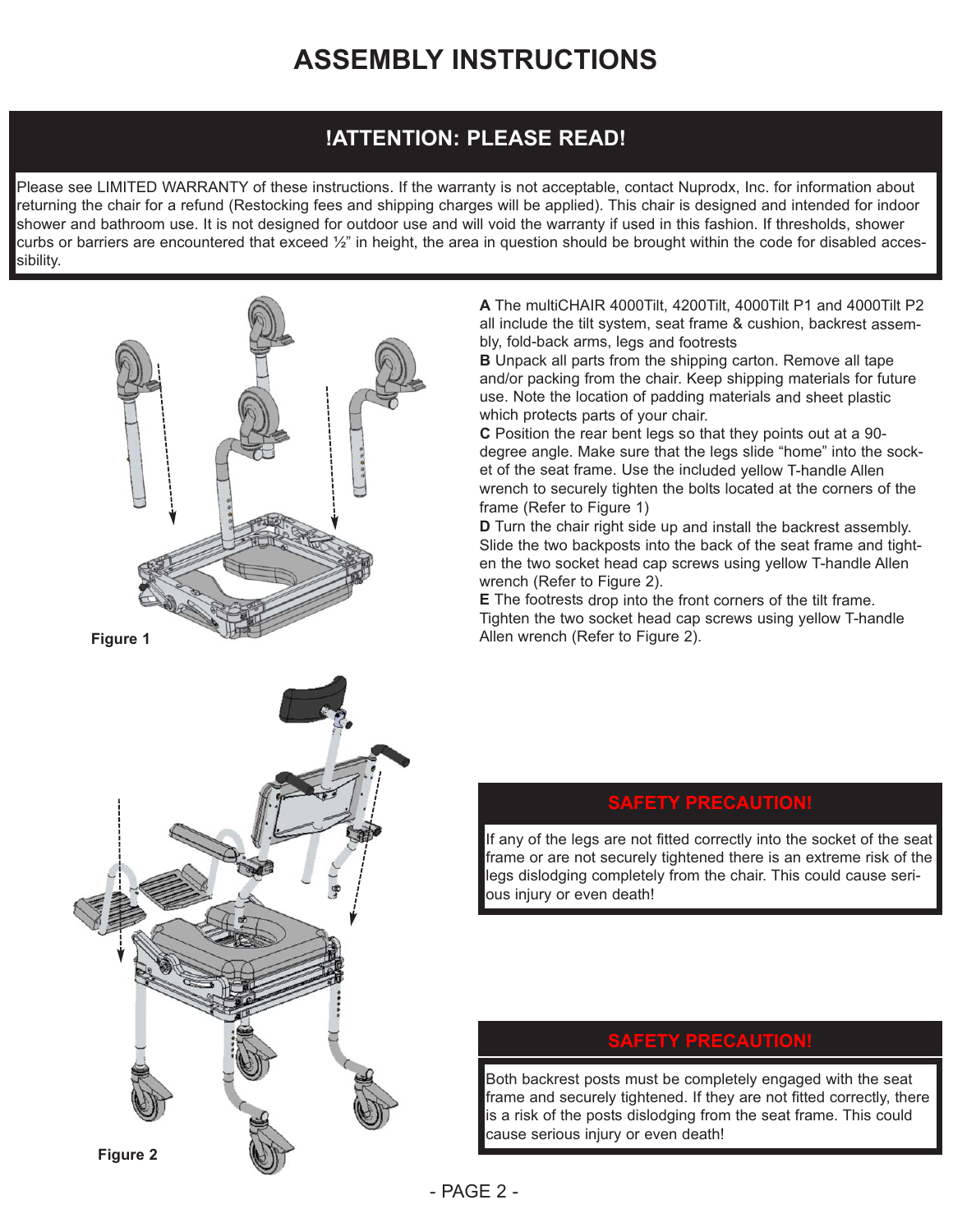

**Figure 3**

**F** The tilt mechanism is operated by pulling the spring loaded crank lever outwards and rotating the handle. Once the tilt angle is reached, we recommend either having the unit at its highest/largest tilt angle or flat, slowly release the spring loaded lever and it will automatically lock itself into one of the indexing holes on the indexing disk (Refer to Figure 3)

**G** Index the handle by first positioning the seat in the horizontal position. The end of the crank handle should be approximately over the flat head socket bolt on the frame.

**H** Adjustments to the "Tilt Assembly" need to be made as follows: Remove the "crank handle" by removing the socket screw with an 1/8" Allen wrench. Remove the cap from the opposite side of the frame, again using an 1/8" Allen wrench, and install it on this side. Reinstall the crank handle on the opposite side of the frame (Refer to Figure 4)



**Figure 4**



**I Seat Cushion Orientation**: The standard seat cushion orientation is with the commode opening in the front of the multiCHAIR. If desired, the commode opening can also be orientated left/right/rear. This can be accomplished by unscrewing the four button head cap screws that attach the cushion to the frame, orientating the commode opening to the desired location and then re-attaching the cushion to the frame with the four screws using the 5/32" Allen wrench

**J Cantilever Arms**: If desired, the cantilever arms can be removed from the backrest assembly for storage during traveling. This can be accomplished by unscrewing the socket head cap screws that attach the arms to the backrest posts using the 5/32" Allen wrench. Then remove the arm assemblies from the posts and re-insert the socket head cap screws into the arm assemblies, so they are not lost. To re-install the cantilever arms, simply follow the steps above in reverse (Refer to Figure 5).

**Figure 5**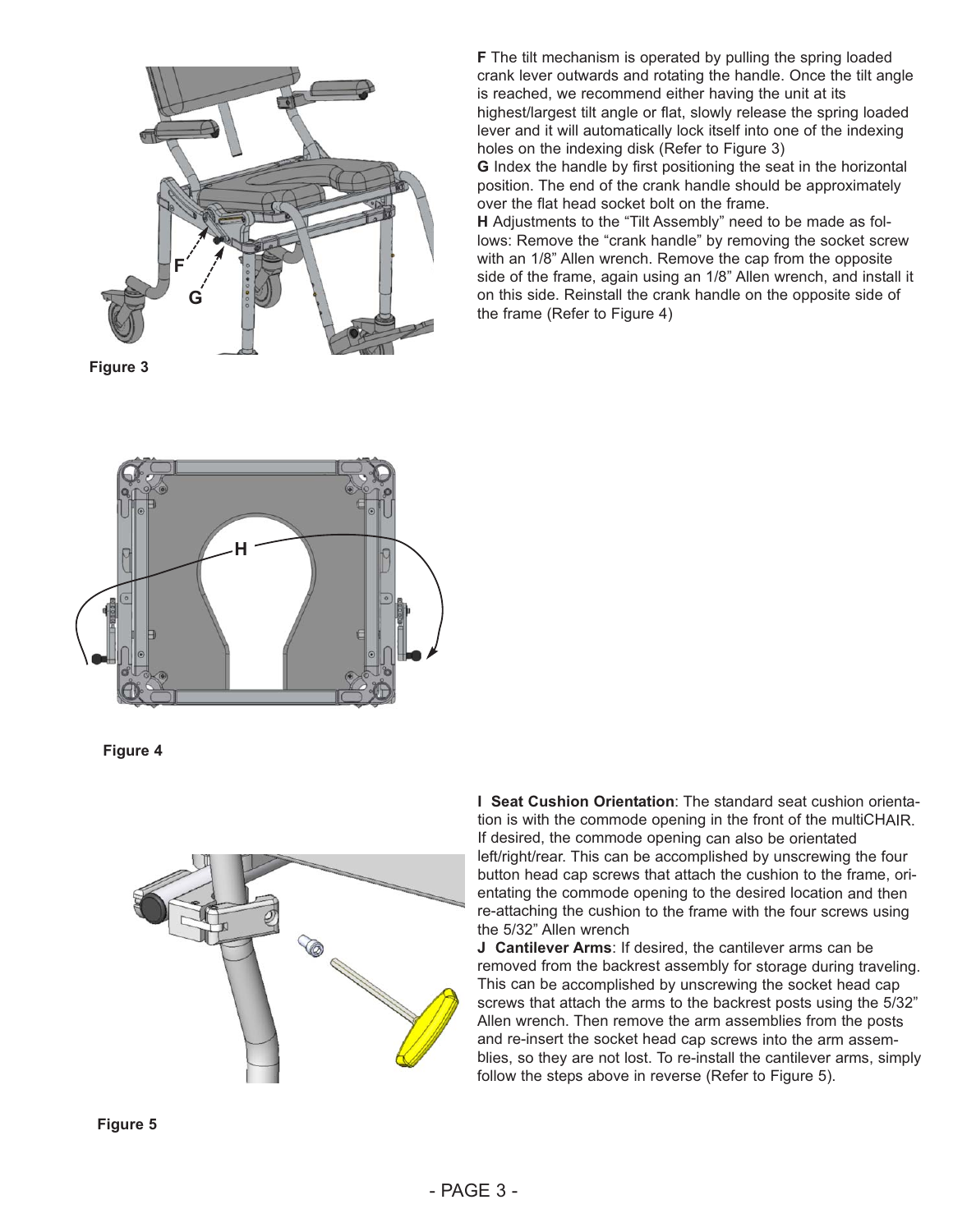



**Figure 12**





# **OPERATING INSTRUCTIONS**

**A** Ensure all fasteners (bolts/washers) are securely tightened and all chair parts have been assembled correctly (Refer back to Assembly Instructions if needed. Contact Nuprodx, Inc. if unsure of anything).

**B Commode Chair: Position the multiCHAIR over the toilet, so** that the center of the commode opening is directly above the center of the toilet bowl. Adjust the height of the multiCHAIR accordingly by setting the position of the brass buttons on the four inner legs to the various adjustment holes on the outer legs. Then lock the caster wheels in place. Note: Make height adjustments to the multiCHAIR before the user has transferred onto it (Refer to Figure 10).

### **SAFETY PRECAUTION!**

Ensure that the height of each inner leg is set to make the multiCHAIR level. If this is not properly done, the multiCHAIR could tip to one side causing the user to fall. This could result in serious injury or even death!

**C Shower Chair**: Position the multCHAIR inside the shower. Adjust the height of the multiCHAIR accordingly by setting the position of the brass buttons on the four inner legs to the various adjustment holes on the outer legs. Note: Make height adjustments to the multiCHAIR before the user has transferred onto it.

**D Cantilever Arms**: The cantilever arms can be adjusted to the desired height by completing the following steps: Loosen the socket head cap screws on the arm clamps, raise/lower the arms accordingly, then re-tighten the socket head cap screws (Refer to Figure 12). For safety purposes, the cantilever arms lock in the down position. To switch the arms to the up position, simply push the arms toward the back of the chair (releasing the locking mechanism) and lift up (Refer to Figure 13).

**E Footrest Assemblies**: Slide the footrest into the front corners of the tilt frame and tighten the pinch bolts. Slide up/down as required by the user's leg length (refer to Figure 14)

### **SAFETY PRECAUTION!**

The swing-away footrests should be installed into the footrest clamps after the user has been transferred into the chair. Putting an extreme amount of weight on the swing-away footrests or using them as an assistive device when transferring can cause the entire chair to tip forward, resulting in serious injury or even death!



- PAGE 4 - **Figure 14**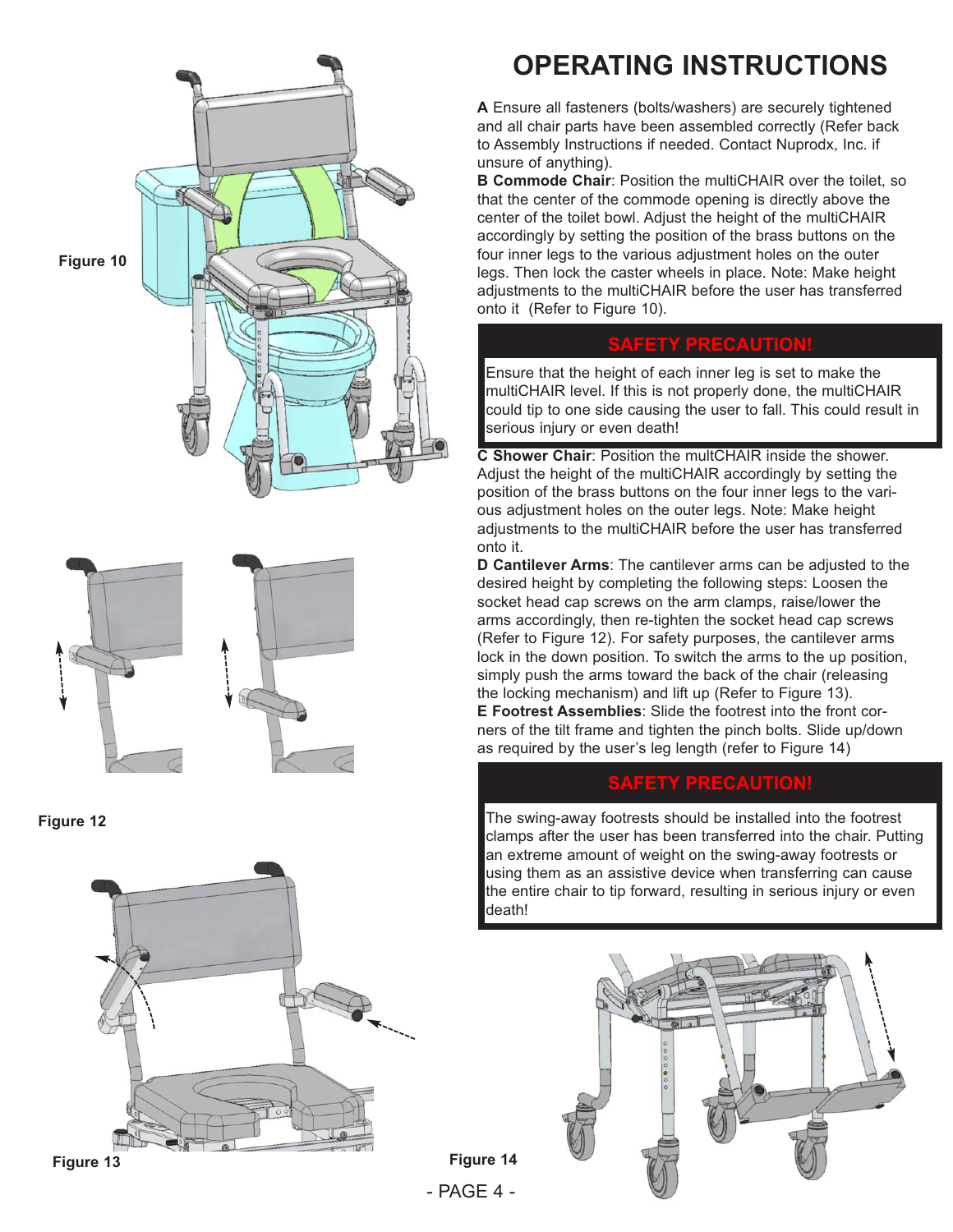## **!ATTENTION: PLEASE READ!**

WARNING! Failure to account for the afformentioned and the following safety precautions can result in serious injury to the user or even death!



**A** Leg Height Adjustment: When making height adjustments to any of the legs, make sure that the brass buttons are fully engaged into the outer legs. If pushed too hard the button could become stuck inside the inner leg (Contact Nuprodx, Inc. if this occurs). Leg height adjustment should only be made before transferring the user into the chair (Refer to Figure 14)

**B** Caster Wheels: Before transferring into and out of the chair, all four caster wheels must be securely planted onto the floor and switched to the locked position. Failure to do so could cause the chair to become unstable (Refer to Figure 14)

**C** Fasteners: Over time the screws and washers on the chair may become loose. It is very important that these are checked and securely tightened before each use. Failure to do so could cause a part to dislodge from the chair (Refer to Figure 14)

**Figure 14**

#### PLEASE NOTE

A buildup of soap scum, calcium and minerals can result in the tilt mechanism ceasing. To prevent this, it is recommended that all soap be thoroughly rinsed out of the tilt mechanisms after each use, and CLR cleaner be sprayed into the tilt mechanism gears at least once a month (more often if the unit is used in areas where there is hard water). Please contact Nuprodx customer service if there are any questions 707-934-8266. Thank you for being a customer of Nuprodx!